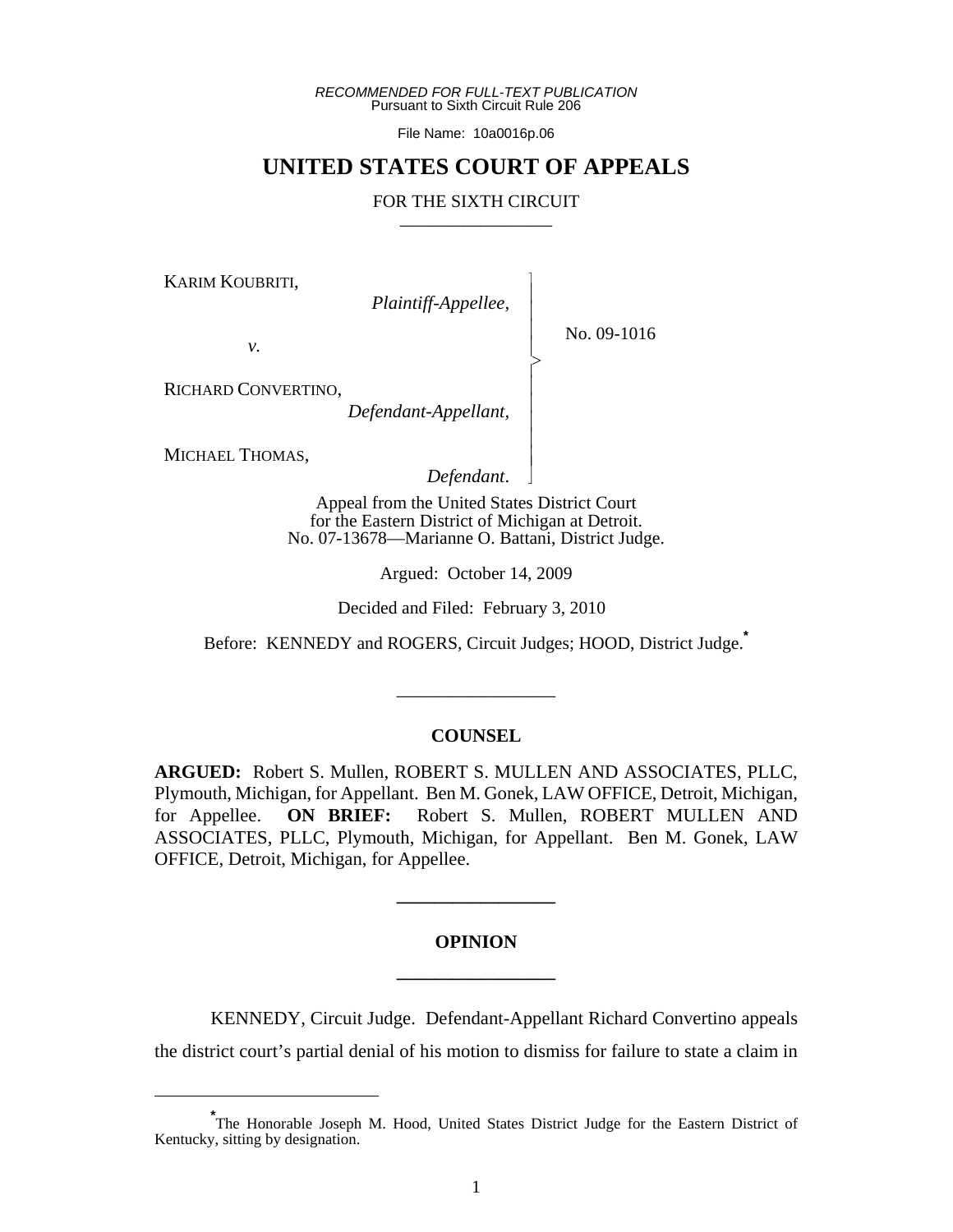this civil action filed against him by Plaintiff-Appellee Karim Koubriti. Koubriti seeks monetary damages from Convertino, pursuant to *Bivens v. Six Unknown Named Agents of Federal Bureau of Narcotics*, 403 U.S. 388 (1971), for constitutional violations that Convertino allegedly committed while serving as the Assistant United States Attorney who prosecuted Koubriti for conspiracy to provide material support or resources to terrorists in violation of 18 U.S.C. §§ 371 and 2339A, and conspiracy to engage in fraud or misuse of visas, permits, or other immigration documents in violation of 18 U.S.C. §§ 371 and 1546(a). Because 1) Plaintiff has pointed to no harm to himself from the investigation Convertino conducted except the non-disclosure of certain exculpatory evidence at trial, and 2) Convertino is shielded by prosecutorial immunity for such nondisclosures of exculpatory evidence, we REVERSE the decision of the district court denying in part Convertino's motion to dismiss and AFFIRM its decision to the extent that it granted Convertino's motion in part.

#### **FACTUAL AND PROCEDURAL BACKGROUND**

On September 17, 2001, in response to the September 11, 2001, terrorist attacks, a team of federal agents went to a house at 2653 Norman Street in Detroit in an attempt to interview one Nabil Al-Marabh, an individual on the FBI's "watch list" of suspected terrorists.**<sup>1</sup>** Upon entering the house, the agents found Plaintiff Karim Koubriti, Ahmed Hannan, and Farouk Ali-Haimoud. A subsequent search of the house turned up false identity documents for each occupant, as well as "over 100 audio tapes featuring fundamentalist Islamic teachings, a videotape depicting a number of American tourist landmarks, and a day planner bearing suspicious drawings labeled 'The American Base

<sup>&</sup>lt;sup>1</sup>These facts, as well as the vast majority of other facts stated in this opinion, come from an exhibit that was attached to Koubriti's First Amended Complaint. The exhibit–titled "Government's Consolidated Response Concurring in the Defendants' Motions for a New Trial and Government's Motion to Dismiss Count One Without Prejudice and Memorandum of Law in Support Thereof"–was originally filed by the government in response to the motion for a new trial that Koubriti filed in his underlying criminal case, *United States v. Koubriti*, Case No. 01-80778 (E.D. Mich.). The district court relied on this document for its version of the facts, and both parties rely heavily on it for presentation of the facts of the case to this Court. "[D]ocuments attached to the pleadings become part of the pleadings and may be considered on a motion to dismiss." *Commercial Money Ctr., Inc. v. Illinois Union Ins. Co.*, 508 F.3d 327, 335 (6th Cir. 2007) (citing Fed. R. Civ. P. 10(c)).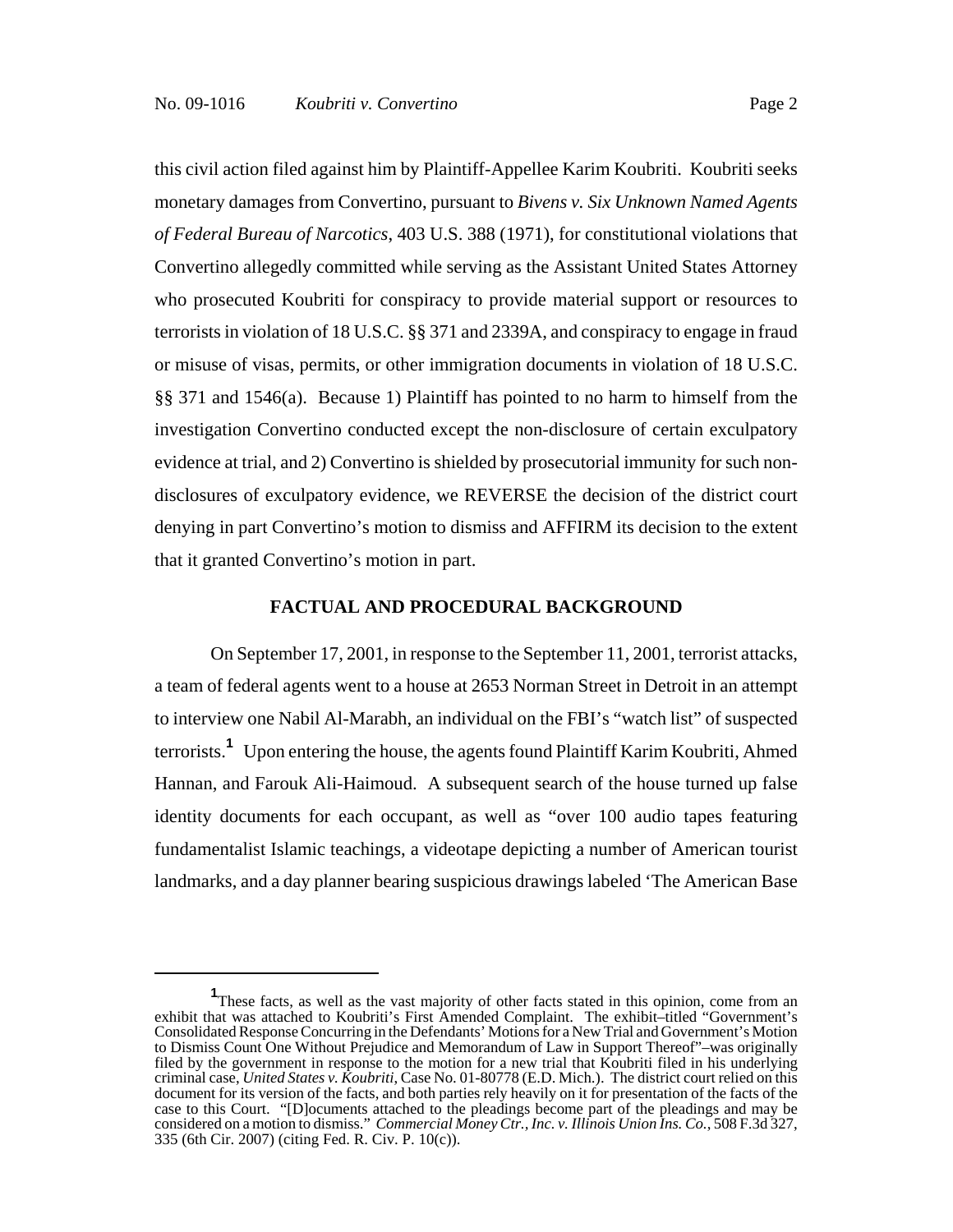in Turkey under the Leadership of Defense Minister,' and 'Queen Alia, Jordan.'"**<sup>2</sup>** *United States v. Koubriti*, 199 F. Supp. 2d 656, 659 (E.D. Mich. 2002). All three men were arrested, and each was charged the next day with possession of false identification and/or immigration documents in violation of 18 U.S.C. §§ 1028(a)(4), 1546, and 371.**<sup>3</sup>** Responsibility for prosecution of the case was assigned to Defendant Richard Convertino, then an Assistant United States Attorney for the Eastern District of Michigan. Convertino, along with FBI Agent Michael Thomas and others, began investigating the men for any ties to terrorist organizations or activities. Convertino eventually developed a theory that the men–along with Abdel Ilah El Mardoudi–were a "cell" or "sleeper cell" of an Islamic terrorist organization aiming to assist a transnational network of radical Islamists influenced by the Salafiyya religious movement. Based on his theory, Convertino caused the filing of a second<sup>4</sup> and then third<sup>5</sup> superseding indictment against Koubriti and the others which added to the existing charges a count of conspiracy to provide material support or resources to terrorists in violation of 18 U.S.C. §§ 371 and 2339A.

At Koubriti's criminal trial, the government relied on three different types of evidence to establish its terrorism case: 1) expert testimony that the day planner sketches and videotape seized from the Norman house constituted terrorist "casing"**<sup>6</sup>** material; 2) the testimony of Koubriti's former housemate, Yousseff Hmimssa, that the defendants indeed had terrorist leanings and intentions; and 3) corroborating evidence that the

**<sup>2</sup>** The government would later allege that these two sketches, respectively, were of a hardened air shelter at the United States Air Base in Incirlik, Turkey, and of the U.S.-operated Queen Alia military hospital in Amman, Jordan.

<sup>&</sup>lt;sup>3</sup>On September 27, 2001, an indictment returned on the same charges. Youseff Hmimssa, a former housemate of the men, was also named as a codefendant in this indictment. However, the charges against him were later severed because of his agreement to cooperate with the government and testify against his fellow defendants. *See United States v. Koubriti*, 307 F. Supp. 2d 891, 894 n.1 (E.D. Mich. 2004). This occurred sometime in March 2002, prior to the Second Superseding Indictment.

**<sup>4</sup>** Abdella Lnu and Youseff Hmimssa were also named in this indictment.

**<sup>5</sup>** El Mardoudi was also added as a codefendant in this indictment.

**<sup>6</sup>** Both Koubriti and Convertino (as well as the government in the Koubriti's criminal case) use this term in their briefs to describe this evidence. The parties appear to use this term to suggest that the material was specifically being used to help the defendants develop and plan their intended attacks.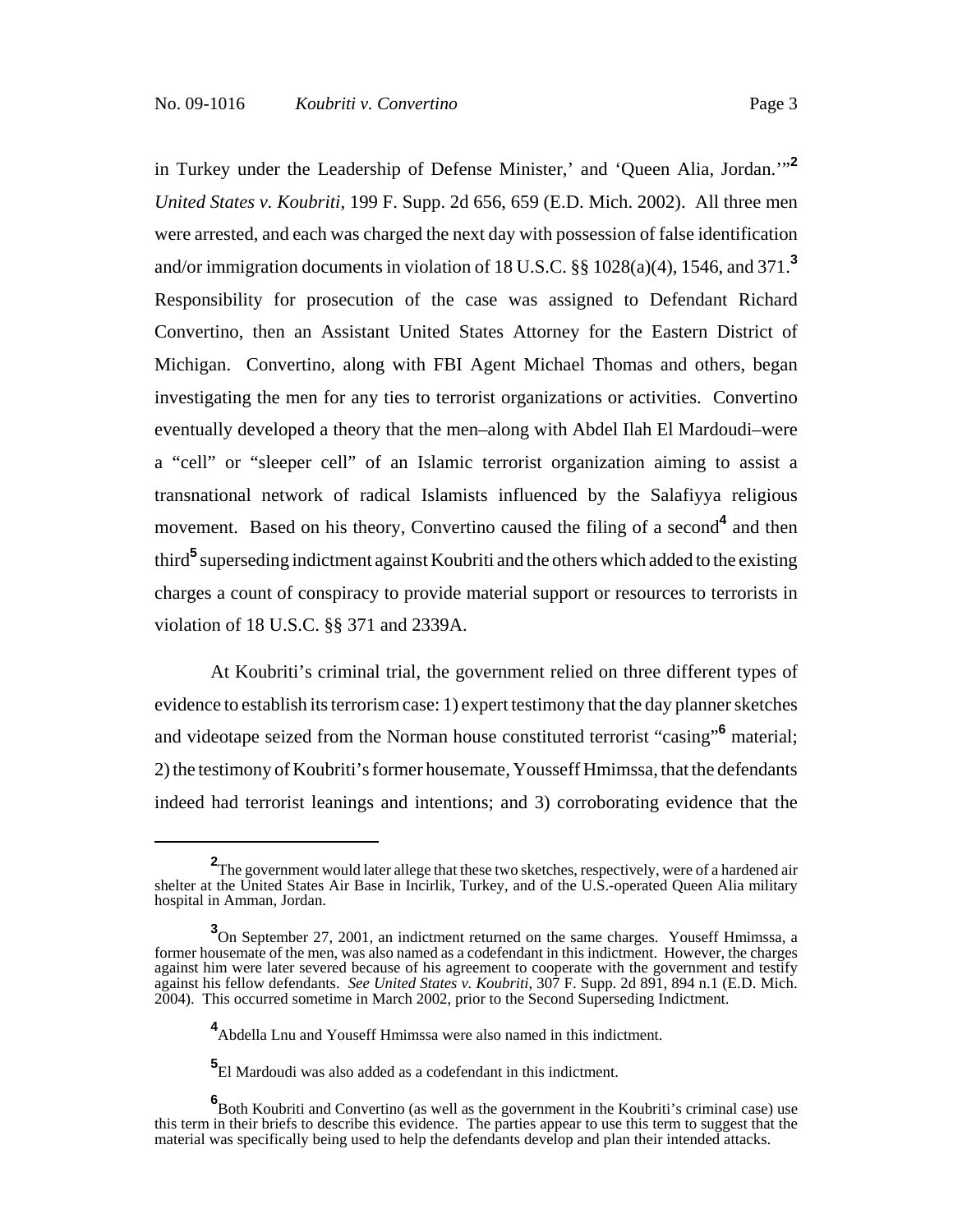defendants had committed acts consistent with terrorist activities, such as committing document and credit fraud, attempting to obtain commercial truck licenses for transporting hazardous materials, possessing audio tapes of fundamentalist speakers, and making international wire transfers. On June 3, 2003, after a trial spanning three months, a jury convicted Koubriti of Count I (conspiracy to provide material support or resources to terrorists) and Count II (conspiracy to engage in fraud and misuse of visas, permits, and other documents).**<sup>7</sup>**

On October 15, 2003, Koubriti and the other defendants filed a Motion for New Trial on the grounds that the government suppressed material evidence contrary to *Brady v. Maryland*, 373 U.S. 83 (1963). Motion for New Trial, *United States v. Koubriti*, Case No. 01-80778 (E.D. Mich. Oct. 15, 2003). On December 12, 2003, the trial court held a hearing regarding the claim and found that two previously undisclosed documents in the possession of the government constituted material evidence that should have been disclosed to the defense. Accordingly, the court ordered the government to conduct a full and independent review of its case files to determine if there were other documents that should have been disclosed pursuant either to *Brady* or *Giglio v. United States*, 405 U.S. 150 (1972). On June 29 and August 30, 2004, the government disclosed numerous additional documents that had not previously been submitted or shown to Koubriti and the other defendants.

On August 31, 2004, the government filed a further response to Koubriti's motion which concurred in the request for a new trial and asked the court to dismiss the terrorism count without prejudice. In its brief to the court, the government provided a detailed description of several instances where it had failed to disclose relevant, exculpatory, or otherwise discoverable material. With respect to the alleged casing materials, the government acknowledged several material non-disclosures, including: 1) photographs of the Queen Alia hospital that had been taken by a government agent investigating in Jordan; 2) statements disclosing that there was not a consensus among

**<sup>7</sup>** El Mardoudi was also convicted of both counts. Hannan was convicted of document fraud, but not of the terrorism charge. Ali-Haimoud was acquitted of all charges.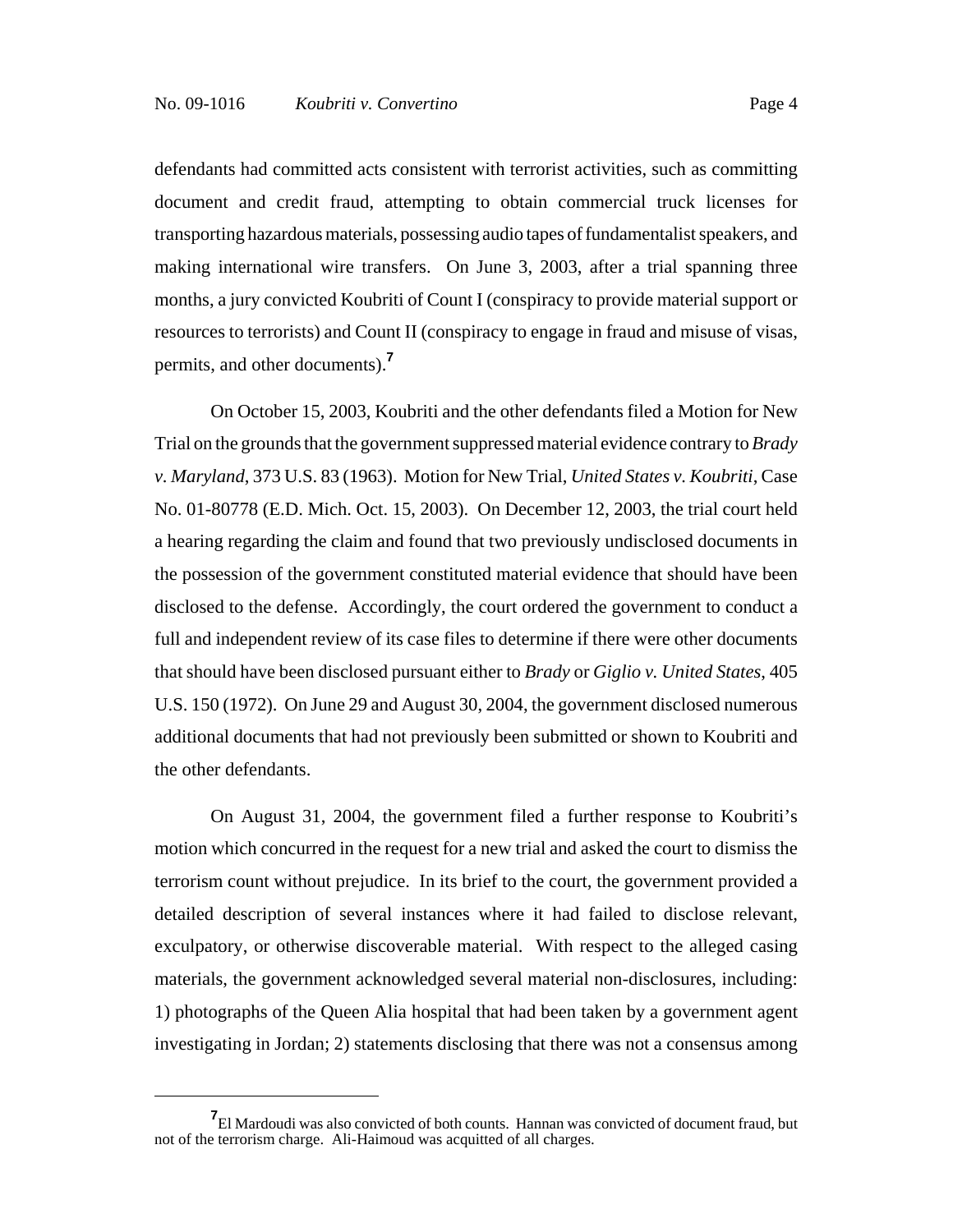government officials that any of the sketches represented the hospital; 3) that some government experts believed that the videotape was not casing material; 4) that there was no consensus that any of the sketches represented a hardened air shelter at the Incirlik Air Base; and 5) that some agents actually believed that the drawings merely represented a map of the Middle East. The government also acknowledged that Convertino had traveled to Jordan with Agent Thomas in late Febraury 2002 to visit the sites allegedly depicted by the day planner sketches. With respect to Yousseff Hmimssa's testimony, the government again acknowledged several material nondisclosures, including: 1) a letter from a prison inmate indicating that Hmimssa had bragged to him while they were both incarcerated that he had fooled the FBI and the Secret Service; 2) other documentation indicating that, contrary to his testimony, Hmimssa harbored deep-seated anti-American views; and 3) that Convertino and other officials interviewed Hmimssa more than ten times prior to trial and that Convertino "made a deliberate decision not to have the FBI take any notes or prepare any memoranda of these sessions in order to limit defense counsel's ability to cross-examine Hmimssa." Finally, with regard to the government's corroborating evidence, the government again acknowledged that it had failed to disclose certain material evidence.

The trial court in Koubriti's criminal trial dismissed the defendants' terrorism charge without prejudice and granted a new trial as to the fraud count. *United States v. Koubriti*, 336 F. Supp. 2d 676 (E.D. Mich. 2004). Koubriti was released on bond on October 12, 2004 and is now under the supervision of Pretrial Services. The government has since filed a new indictment against Koubriti, charging him solely with conspiracy to commit mail fraud in violation of 18 U.S.C. § 371.

Following the dismissal, Convertino was indicted on charges of conspiracy to obstruct justice and make false declarations in violation of 18 U.S.C. § 371, obstruction of justice in violation of 18 U.S.C. §§ 2 and 1503, making a materially false declaration before a court in violation of 18 U.S.C. §§ 2 and 1623, and obstruction of justice in violation of 18 U.S.C. § 1503 based on his conduct at the trial. On October 31, 2007, Convertino was acquitted of all counts. The Michigan Attorney Grievance Commission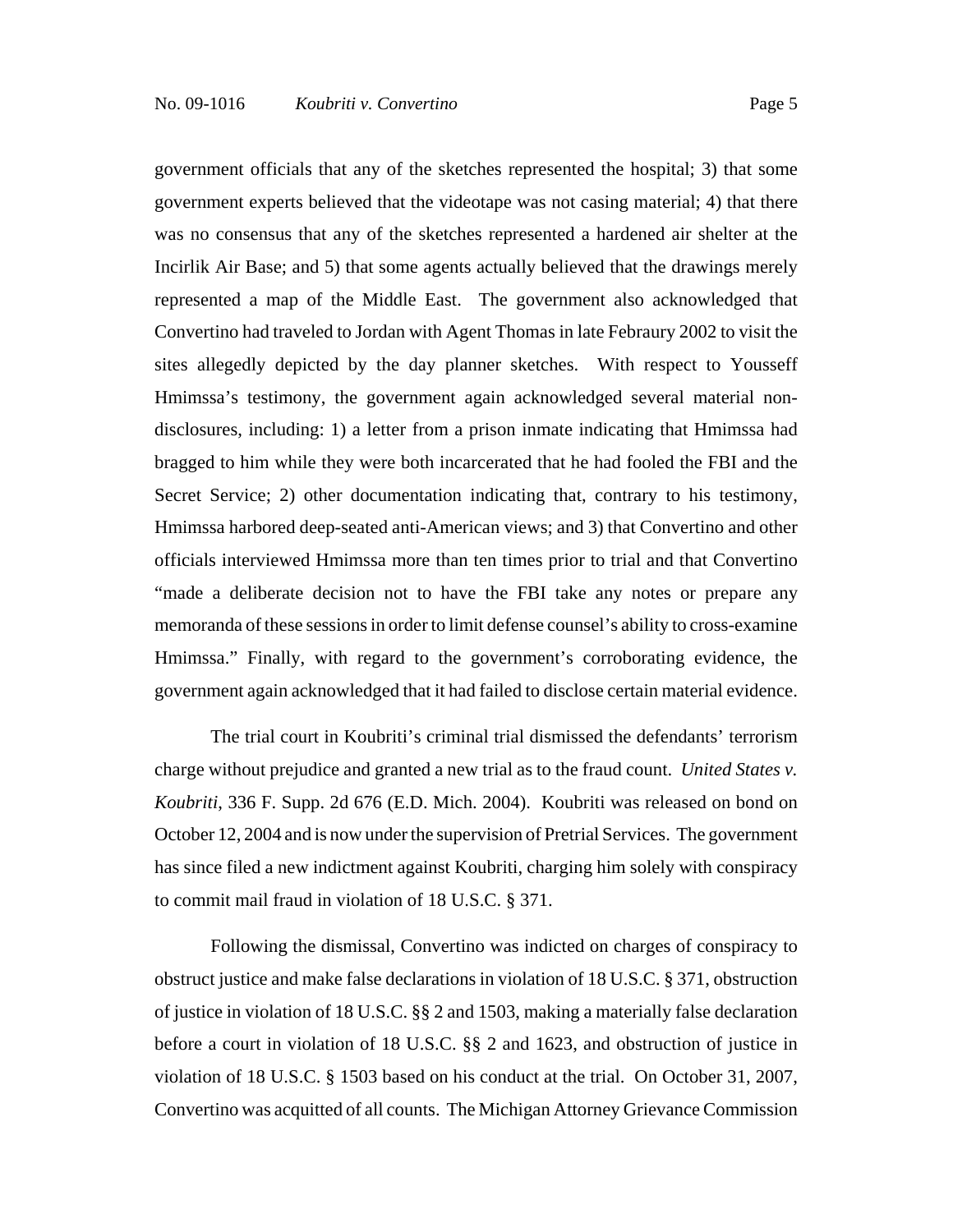also investigated Convertino's actions relating to the Koubriti case, but it did not bring any disciplinary charges.

On August 30, 2007, Koubriti filed the present action. In his complaint–which named Convertino, Thomas, and Ray Smith<sup>8</sup> as co-defendants–Koubriti seeks relief pursuant to the Fifth Amendment and *Bivens v. Six Unknown Named Agents of the Federal Bureau of Narcotics*, 403 U.S. 388 (1971). Koubriti requested \$9,000,000 in compensatory damages plus punitive damages arguing that:

Defendants violated his Fifth Amendment Rights by maliciously and intentionally withholding exculpatory evidence and fabricating evidence contrary to *Brady v. Maryland*, 373 U.S. 83, 87 (1963), prior to and during his prosecution for the offense of conspiracy to provide materials for or resources to terrorists contrary to 18 U.S.C. §§ 371 and 2339(e).

The complaint then sets out the following claims with respect to Convertino's liability:

Defendant Convertino while acting in an investigative type role withheld exculpatory evidence or fabricated evidence in the Plaintiff's criminal case by:

> A. Failing to turn over photographs of the Queen Alia Hospital or ordering that they not be turned over to the Defendant or presented to the Grand Jury;

> B. Failing to disclose that none of the Defendants could not [sic] establish which site or sites the sketches established (if either) after their respective trips to Jordan;**<sup>9</sup>**

> C. Ordering or directing Defendant Thomas not to memorialize any of the ten to twenty interviews of Yousif Hnimssa [sic] prior to the Second Superseding Indictment being issued; and

> D. Failing to disclose the Opinion of Air Force OSI SA Goodnight to the Grand Jury or Plaintiff concerning the alleged Incirlik Air Base sketches.

**<sup>8</sup>** Smith was a State Department officer stationed in Jordan who was present during Thomas and Convertino's trip to Jordan.

**<sup>9</sup>** Because this statement is somewhat unclear, it bears noting that there was only one trip to Jordan, which Thomas and Convertino made together. Ray Smith was also present during the trip because he was stationed in Jordan as an officer for the State Department.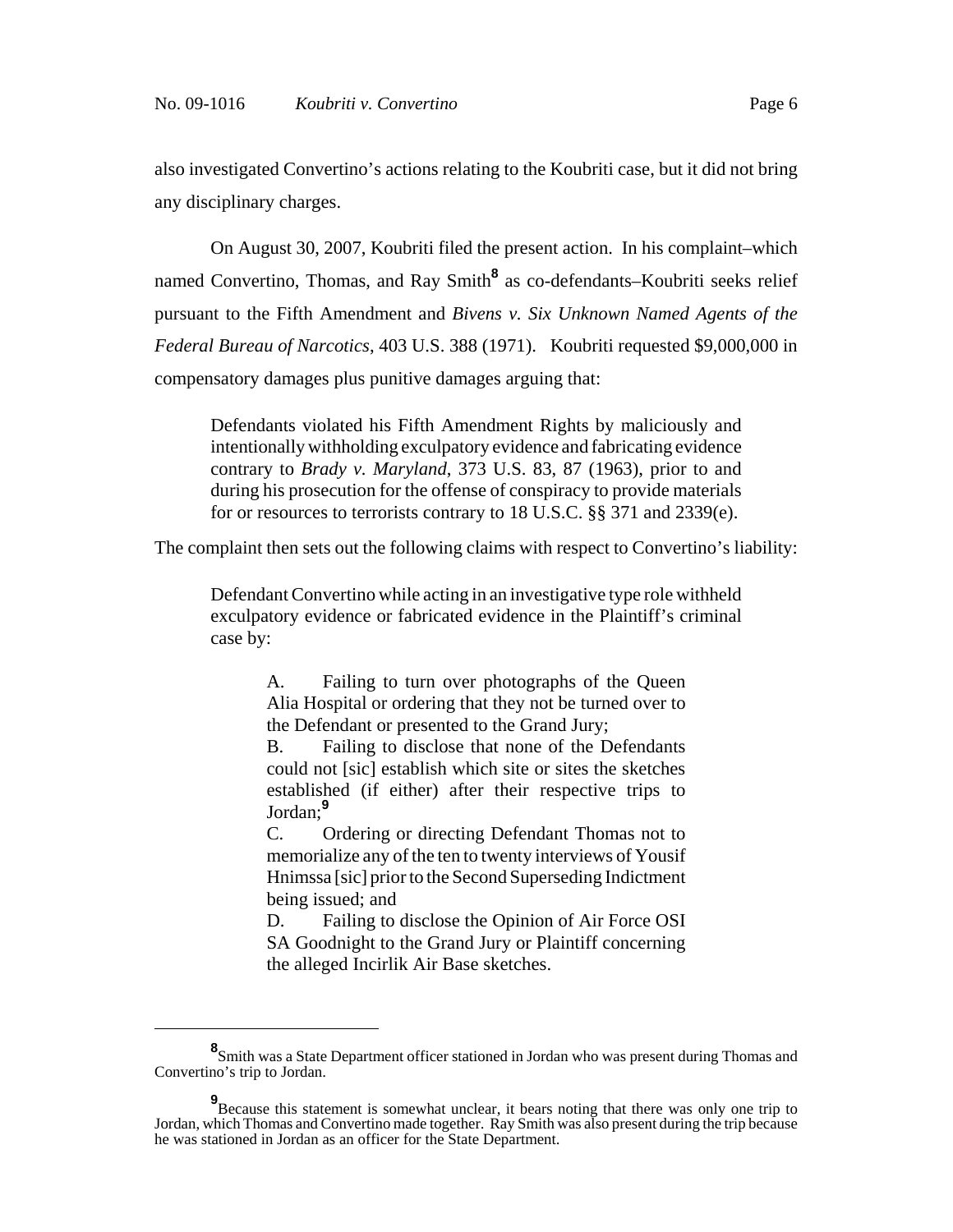On May 9, 2008, Convertino filed a Motion to Dismiss Pursuant to Fed. R. Civ. P. 12(b)(6) for Failure to State a Claim Upon Which Relief Can Be Granted. In his brief supporting the motion, Convertino argued that alternative forms of relief and other special factors counseled against recognizing a *Bivens* remedy at all, and in the alternative, that as prosecutor he was entitled to absolute immunity from the claims.

On December 3, 2008, the district court denied Convertino's motion to dismiss the case. Addressing the immunity issue first, the court found that several of the allegations did in fact fall within the absolute immunity doctrine: specifically, the claim that Convertino failed to turn over government photographs of the Queen Alia Hospital as well as the claim that Convertino failed to disclose the opinions of government agents regarding the alleged Incirlik Air Base sketches. The court found that the rest of the allegations of the First Amended Complaint referred to actions by Convertino that were investigatory in nature and thus not entitled to absolute immunity. The court suggested that Convertino would only have qualified immunity for these claims. It did not analyze the claims under the qualified immunity standard, however. Rather, it ruled that "dismissal at this procedural juncture [would be] premature." Finally, the court ruled that Koubriti's Fifth Amendment Due Process claims were cognizable as the basis for a *Bivens* action because alternative remedies were insufficient to protect Koubriti's interests and because it did not believe there were any special factors counseling against recognizing the cause of action in this case.

Accordingly, the court denied Convertino's motion to dismiss. This appeal followed. Koubriti has not cross-appealed the district court's ruling that the allegations other than ¶¶ 27 B and C were barred by absolute immunity. Consequently, the only questions we have before us are whether the remaining allegations are barred by absolute prosecutorial immunity or qualified immunity and, if not, whether a *Bivens* remedy should even be recognized for these alleged constitutional violations.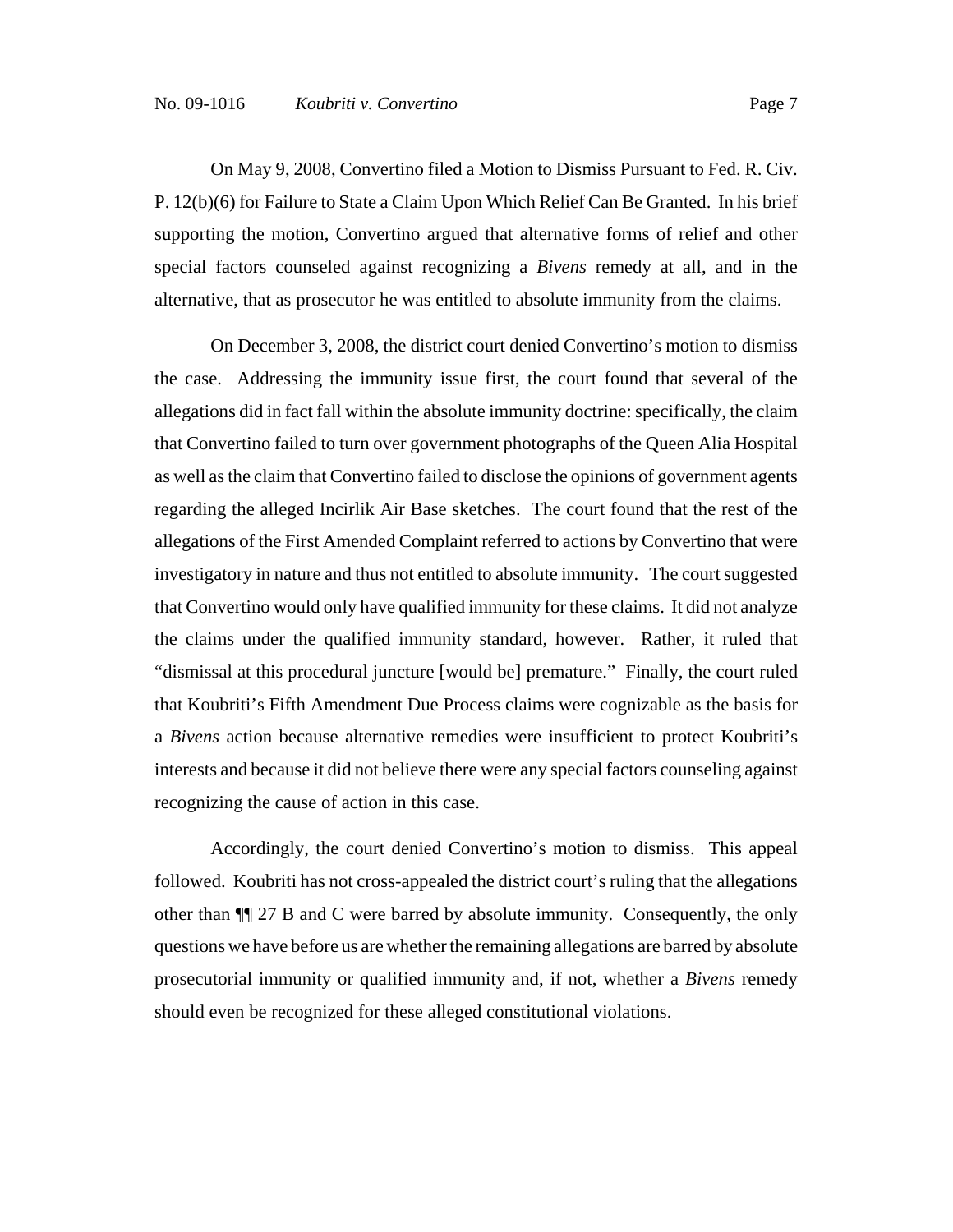#### **JURISDICTION/STANDARD OF REVIEW**

This case comes to us on a denial of a motion to dismiss, a posture which is not normally appealable to this Court. "A district court's denial of a claim of qualified immunity, [however,] to the extent that it turns on an issue of law is an appealable final decision within the meaning of 28 U.S.C. § 1291, notwithstanding the absence of a final judgment." *Mitchell v. Forsyth*, 472 U.S. 511, 530 (1985); *see also Carvajal v. Dominguez*, 542 F.3d 561, 566 (7th Cir. 2008) (quoting *Mitchell*, 472 U.S. at 530). Furthermore, as the Seventh Circuit has noted:

The Supreme Court recently clarified that the scope of [the collateral order] doctrine includes jurisdiction over whether 'to devise a new *Bivens* damages action' and explained:

> We recognized just last Term that the definition of an element of the asserted cause of action was "directly implicated by the defense of qualified immunity and properly before us on interlocutory appeal." *Hartman v. Moore*, 547 U.S. 250, 257 n.5 . . . (2006). Because the same reasoning applied to the recognition of the entire cause of action, the Court of Appeals had jurisdiction of this issue, as do we.

*Carvajal*, 542 F.3d at 566 (quoting *Wilkie v. Robbins*, 551 U.S. 537, 550 n.4 (2007)); *see also Moldowan v. City of Warren*, 578 F.3d 351, 374 (6th Cir. 2009) (finding jurisdiction to review denial of summary judgment in case asserting a § 1983 claim against state police officers because qualified immunity was at stake). Thus, we have jurisdiction over the questions presented by Convertino in this appeal, and we will review the district court's decisions *de novo*. *See Moldowan*, 578 F.3d at 374 ("Whether a defendant is entitled to absolute or qualified immunity from liability . . . is a legal question that this Court reviews *de novo*.").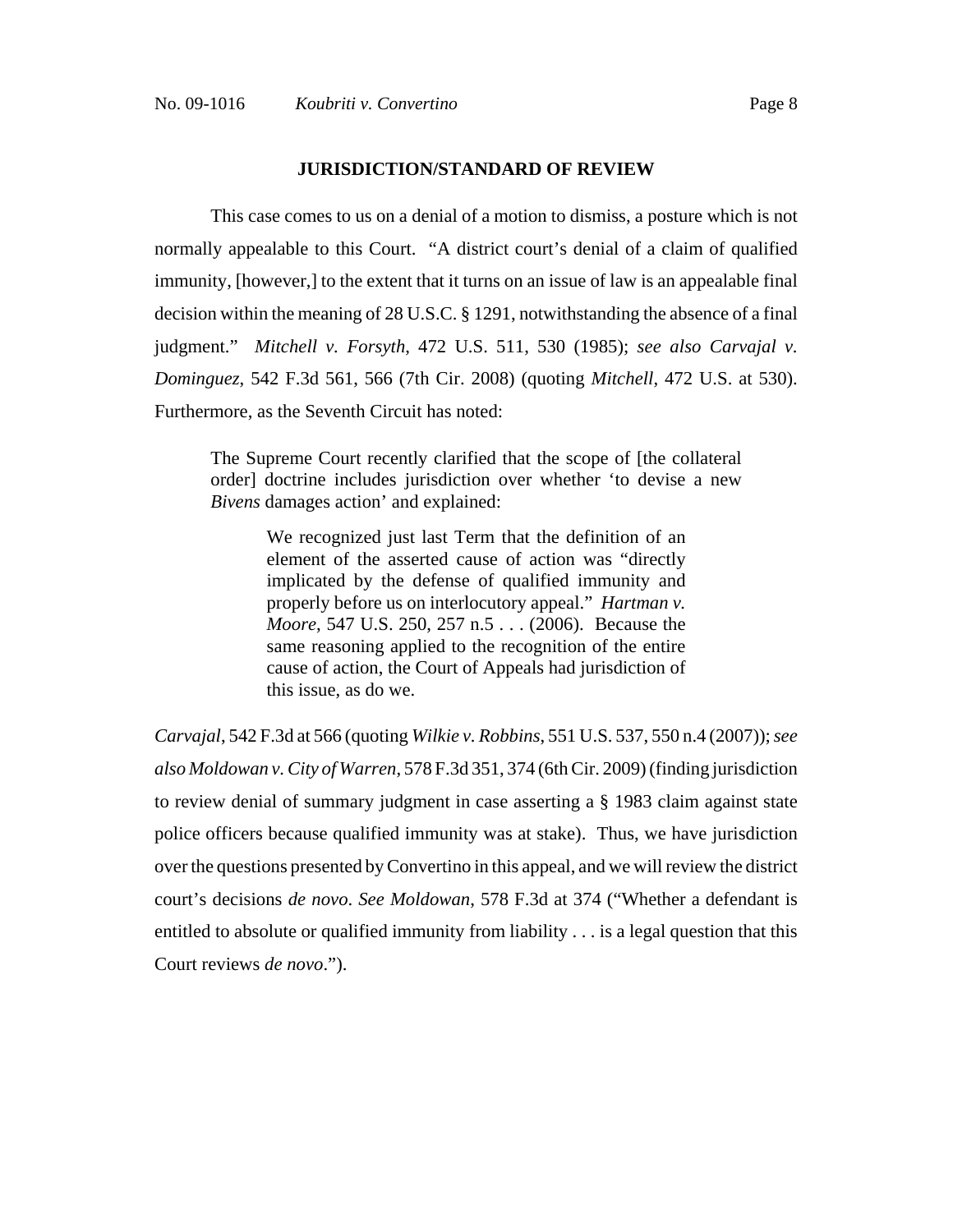#### **ANALYSIS**

**I.**

Koubriti's first allegation not dismissed by the district court is that he is entitled to civil damages under *Bivens* on the ground that Convertino "failed to disclose, during Koubiriti's criminal trial, the fact that the government could not establish which site or sites the day planner sketches represented (if either) during their trips to Jordan." In response, Convertino argues that he is entitled to absolute immunity that bars him from any potential civil liability related to this failure. We find that Convertino has the better argument.

Under the *Bivens* line of cases, the Supreme Court has recognized a cause of action against federal officials for certain constitutional violations when there are no alternative processes to protect the interests of the plaintiff and no special factors counseling against recognizing the cause of action. *Wilkie*, 551 U.S. at 550. On the other hand, government officials generally enjoy a presumption of qualified immunity from civil lawsuits, such that they are "shielded from liability for civil damages insofar as their conduct does not violate clearly established statutory or constitutional rights of which a reasonable person would have known." *Wilson v. Layne*, 526 U.S. 603, 609 (1999) (quoting *Harlow v. Fitzgerald*, 457 U.S. 800, 818 (1982)) (internal quotation marks omitted). Furthermore, officials enjoy absolute immunity from civil liability related to their performance of "prosecutorial" functions. *See Burns v. Reed*, 500 U.S. 478, 486 (1991). The burden of proof is on the official seeking absolute immunity, however, to prove that the behavior in question falls in the category of behavior that merits this higher level of protection. *Id.*

In *Burns v. Reed*, the Supreme Court mandated that courts use a "functional approach" when determining whether a government official's actions fit within the category of actions traditionally entitled to absolute immunity. *Id.* Using this approach, courts must look to "the nature of the function performed, not the identity of the actor who performed it." *Forrester v. White*, 484 U.S. 219, 229 (1988). Functions that serve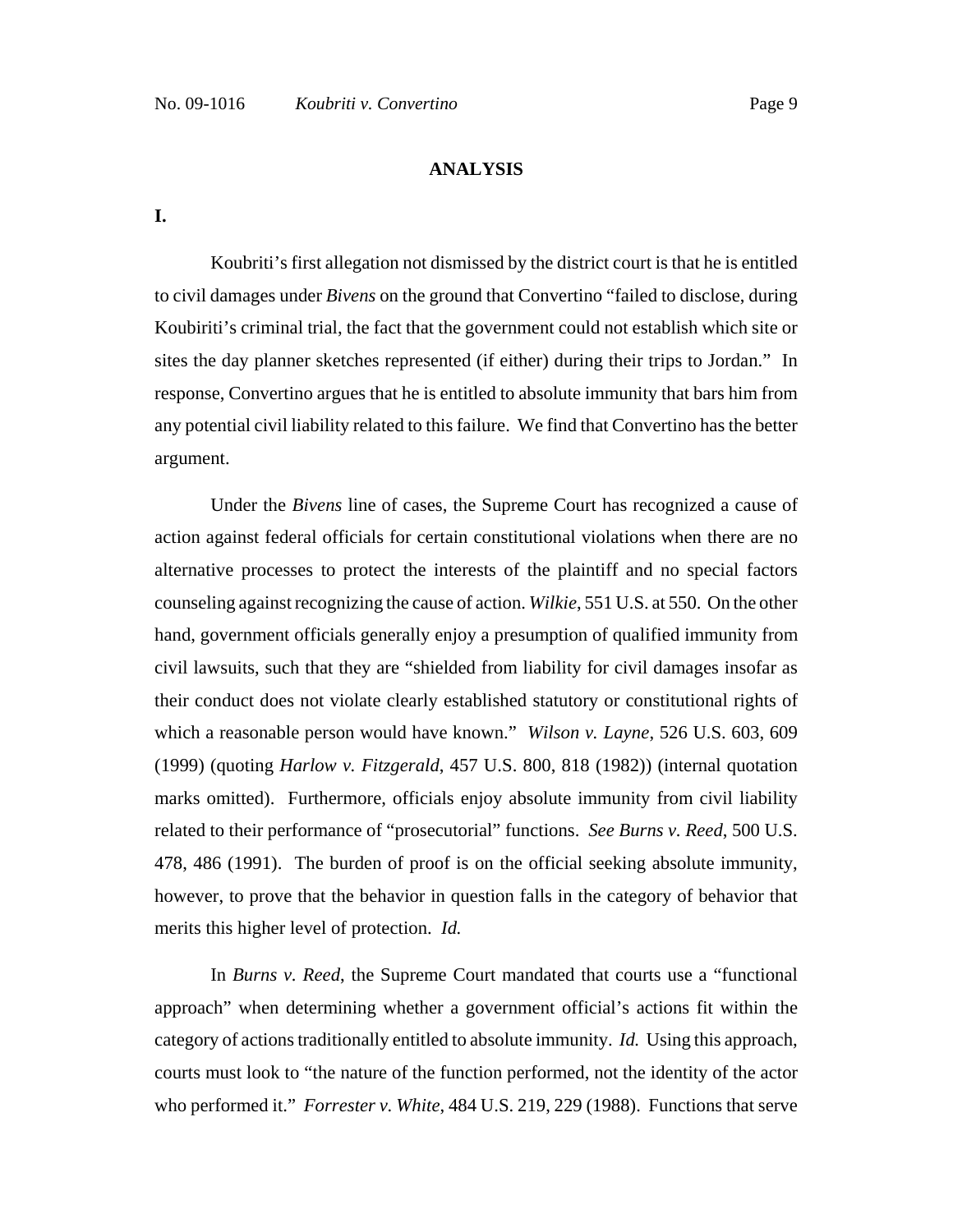as an "integral part of the judicial process" or that are "intimately associated with the judicial process" are absolutely immune from civil suits. *Imbler v. Pachtman*, 424 U.S. 409, 430 (1976). Meanwhile, functions which are more "investigative" or "administrative" in nature, because they are more removed from the judicial process, are subject only to qualified immunity. *Burns*, 500 U.S. at 486. Although "[t]he line between a prosecutor's advocacy and investigating roles might sometimes be difficult to draw," *Zahrey v. Coffey*, 221 F.3d 342, 347 (2d Cir. 2000), we are not without some guidance to help determine where that line should be drawn. For example, conduct by a prosecutor that is nonetheless investigative or administrative in function includes: "giving legal advice to police," *Spurlock v. Thompson*, 330 F.3d 791, 798 (6th Cir. 2003); making "out-of-court statements" at a press conference, *Buckley v. Fitzsimmons*, 509 U.S. 259, 277-78 (1993); making statements "in an affidavit supporting an application for an arrest warrant," *Fletcher v. Kalina*, 522 U.S. 118, 139 (1977); and "authorizing warrantless wiretaps in the interest of national security," *Mitchell*, 472 U.S. at 520. On the other hand, prosecutors have absolute immunity from "suits for malicious prosecution and for defamation, and . . . this immunity extend[s] to the knowing use of false testimony before the grand jury and at trial." *Burns*, 500 U.S. at 484. Likewise, they have absolute immunity for the following actions: appearances at probable cause and grand jury hearings, *Spurlock*, 330 F.3d at 797; evaluation of evidence and presentation of that evidence at pre-trial and trial proceedings, *id.*; and preparation of witnesses for trial, *id.*

Finally, and most importantly to our review here, prosecutors have absolute immunity from civil liability for the non-disclosure of exculpatory information at trial. *Imbler*, 424 U.S. at 431 n.34. In *Imbler*, the Supreme Court equated the non-disclosure of exculpatory information with the use of perjured testimony and ruled that evidence suppression should be equally protected by absolute immunity. *Id.* Even though such behavior is "reprehensible, warranting criminal prosecution as well as disbarment," the Court found that allowing civil actions for such allegations would "weaken the adversary system at the same time it interfered seriously with the legitimate exercise of prosecutorial discretion." *Id.* This Court's decision in *Jones v. Shankland*, 800 F.2d 77,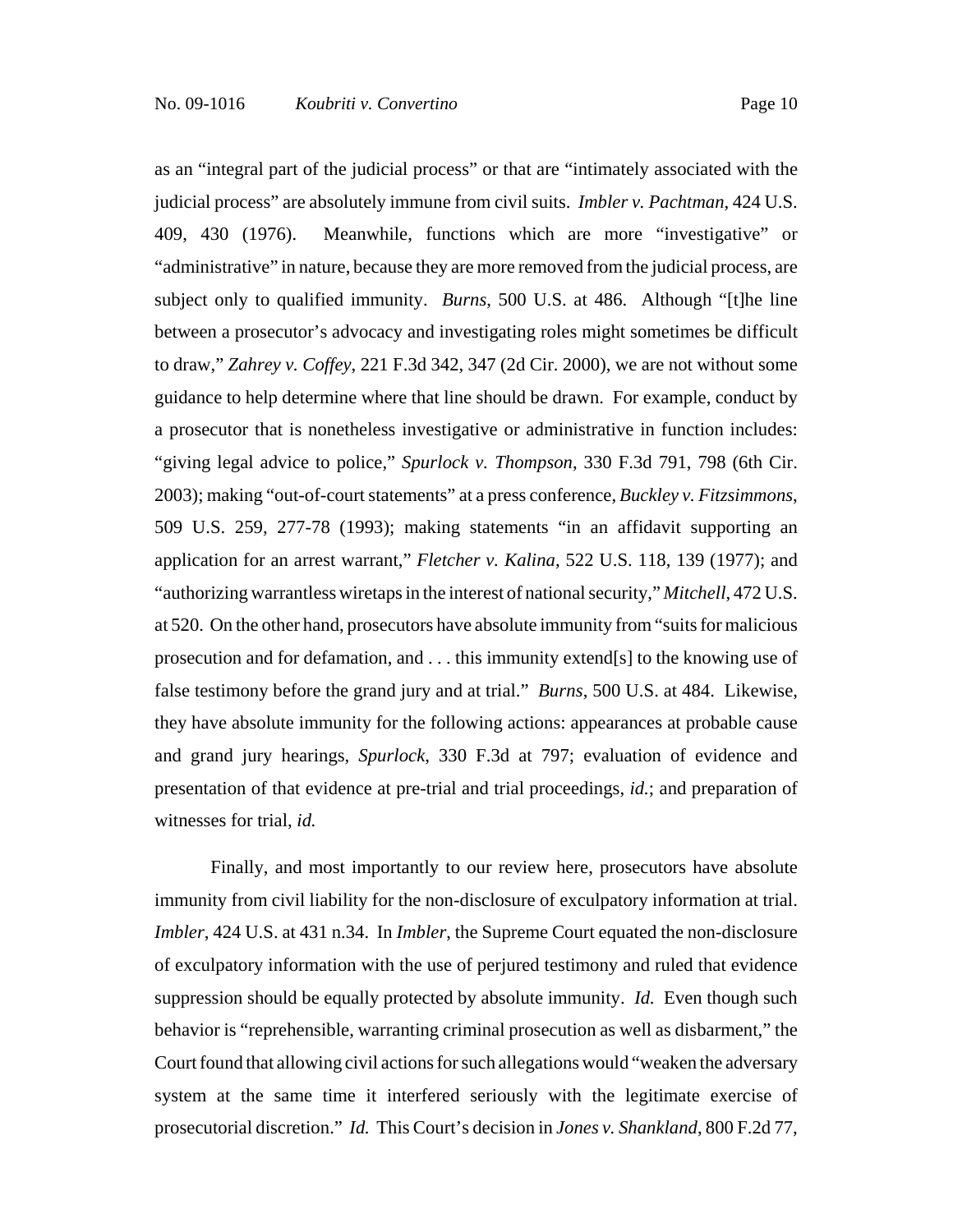80 (6th Cir. 1986), is also helpful to our review. In *Jones*, the plaintiff brought a § 1983 action**10** against multiple county officials for numerous alleged violations relating to the plaintiff's trial and conviction for second-degree murder–a conviction which was later overturned on federal habeas review when it was determined that the prosecution had refused to disclose an eyewitness statement that made no mention of the plaintiff being involved in the shooting. In his civil complaint, the plaintiff there alleged that three county prosecutors were liable for failing to disclose exculpatory information, including, but not limited to, the aforementioned witness statement. Based on these allegations, this Court had no problem finding "that the individual county prosecutors were absolutely immune from personal liability in damage suits . . . ." *Id.* According to the panel, the plaintiff's claims were "*clearly* within the scope of immunity contemplated by the Supreme Court in *Imbler*." *Id.* (emphasis added). "The . . . non-disclosure of exculpatory information [is] certainly entitled to absolute immunity." *Id.*

We fail to see how *Imbler* and *Jones* are distinguishable in any functional way from Koubriti's claim in the instant case that Convertino failed to disclose the lack of consensus among government officials as to what the sketches depicted. In the relevant portion of Koubriti's complaint, Koubriti alleges that he is entitled to *Bivens* relief because "Defendant Convertino . . . withheld exculpatory evidence . . . by: . . . B. Failing to disclose that [Convertino, Thomas, and Smith] could not establish which site or sites the sketches established (if either) after their respective trips to Jordan." As stated, this is nothing more than an accusation that Convertino failed to disclose exculpatory evidence. As such, the claim fits squarely in the framework set out by *Imbler* and *Jones* and is thus covered by absolute immunity.

Koubriti attempts to distinguish his claim by focusing on the circumstances surrounding the *acquisition* of the alleged exculpatory information produced by Convertino's investigation instead of the actual non-disclosure of the information. In his brief to this court, Koubriti highlights the fact that Convertino traveled to Jordan

**<sup>10</sup>**The Supreme Court has ruled that "the qualified immunity analysis is identical" under § 1983 causes of action and *Bivens* causes of action. *Wilson*, 526 U.S. at 609.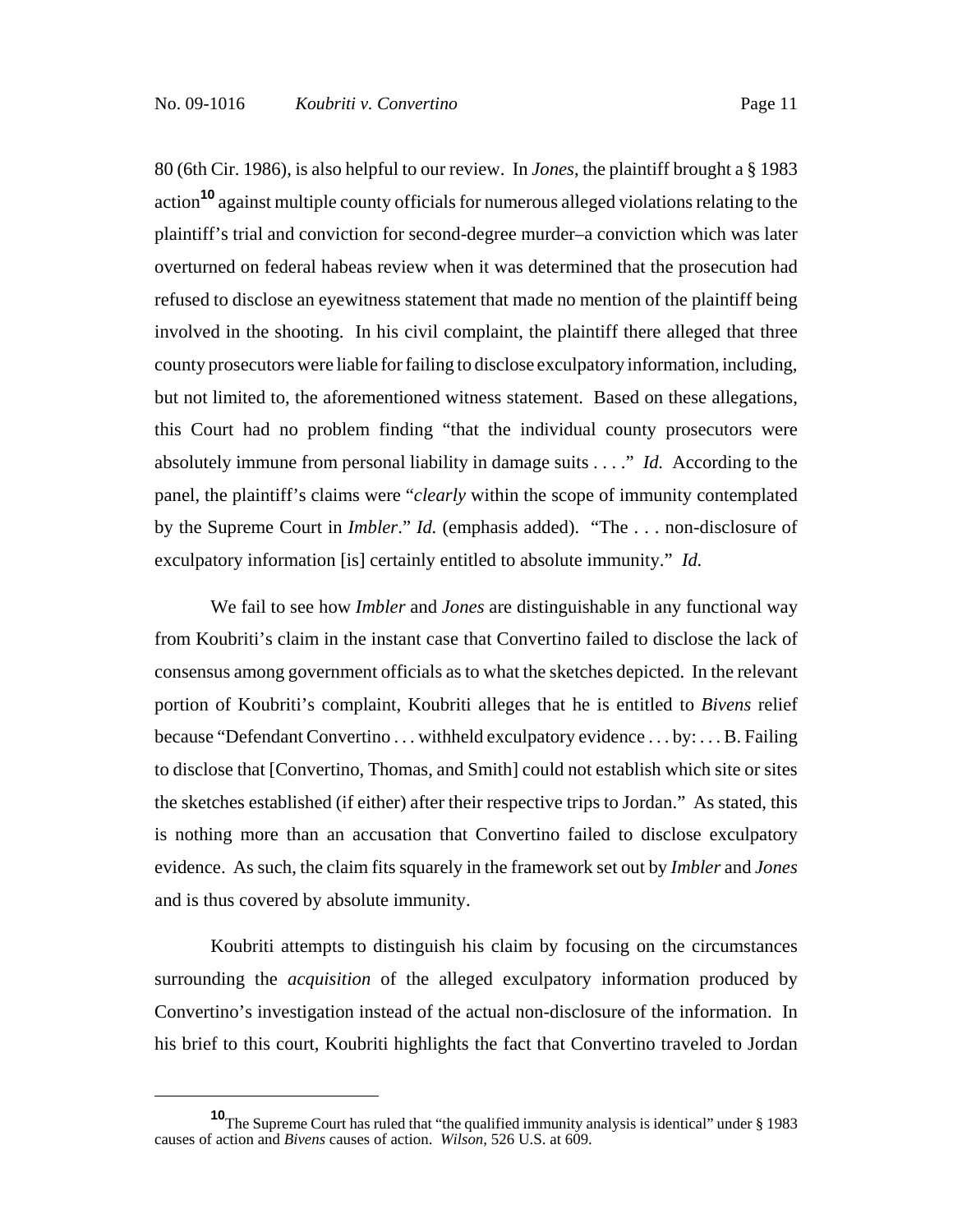some fifteen months before the trial began and investigated the buildings allegedly depicted in the day planner sketches. The district court, in agreeing with Koubriti, stated that "immunity cannot extend to actions by a prosecutor that violate a person's substantive due process rights by obtaining, manufacturing, coercing or fabricating evidence before filing formal charges, even if the subsequent use of that evidence is protected by absolute immunity." The argument made by Koubriti and the district court fails to recognize that Koubriti is not requesting relief for some alleged violation that took place during Convertino's trip to Jordan. There is nothing in the complaint to suggest that Koubriti is arguing that he is entitled to relief here because of some due process violation Convertino committed while he investigated the case in Jordan.**<sup>11</sup>** That would be a different claim, one that would no doubt *not* need to rely on *Brady*. Instead, what we have in the instant case is an allegation that relies on *Brady*–a case dealing with the non-disclosure at trial of exculpatory information–and is based on the non-disclosure of a pertinent fact, not the underlying investigation itself. There is no claim here of evidence fabrication, and it is not the evidence that resulted from the trip of which Koubriti complains. Indeed, it was that evidence which, when finally disclosed, *benefitted* Koubriti in obtaining dismissal of his conviction. It was the failure to produce this favorable evidence resulting from the trip so that Koubriti could have relied on it at trial to undermine the government's claim that is the alleged violation underlying this claim.

The very same policy reasons undergirding the Supreme Court's decision in *Imbler* also counsel in favor of recognizing absolute immunity here. Since prosecutors are almost always involved with the police's investigation of crimes, denying absolute immunity in cases such as this would likely "eviscerate" the absolute immunity in traditional non-disclosure claims that the Supreme Court has already decided to protect. *Imbler*, 424 U.S. at 431 n.34. Likewise, it would "weaken the adversarial system" and interfere with prosecutorial discretion much in the same way that caused the *Imbler*

**<sup>11</sup>**The district court refers to a general due process violation but never specifically explains or even identifies what that violation was. Plaintiff's complaint does not allege a due process violation aside from the *Brady* violations.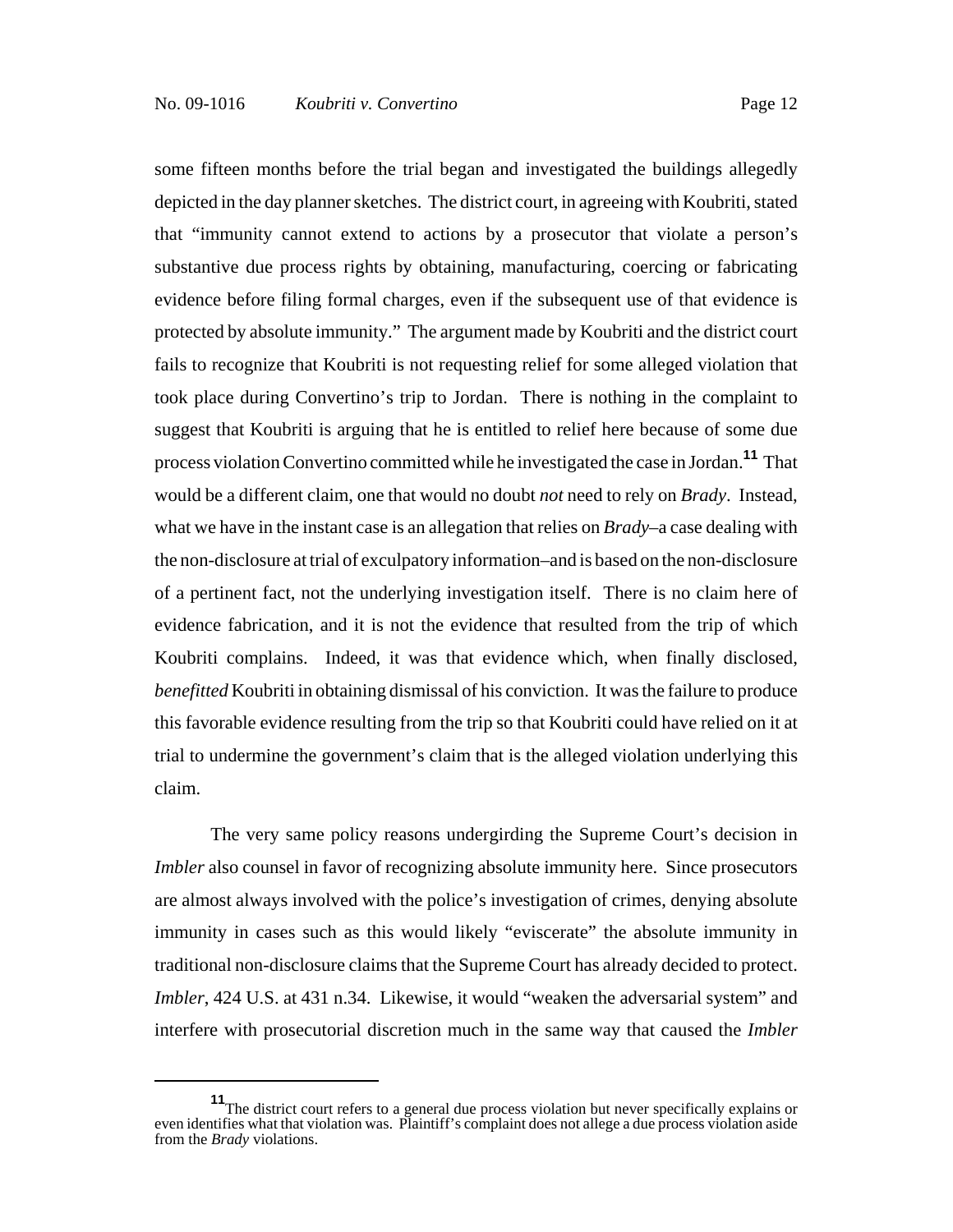Court to rule in favor of granting immunity. *See id.* Since Plaintiff's claim (and underlying harm) is only related to the non-disclosure and not the underlying investigation, the *Imbler* and *Jones* dispositions lead us to the conclusion that Convertino has absolute immunity from this claim.

**II.**

The district court also allowed Koubriti to proceed on his *Bivens* claim relating to the allegation that Convertino directed FBI Agent Thomas not to memorialize interviews by Convertino and Thomas of Yousseff Himimssa leading up to trial. Convertino again argues that he is entitled to absolute immunity from this claim, while Koubriti argues that Convertino's relevant behavior was investigative in nature and thus not entitled to absolute immunity.

In denying the government's motion as to this claim, the district court stated that "[t]he instruction by Convertino not to record witness interviews,**<sup>12</sup>** falls outside the bounds of trial preparation." In reaching this conclusion, the district court cited to district court and court of appeals decisions from outside this Circuit for the general proposition that prosecutors are only entitled to qualified immunity when providing legal advice to police and other government agents. It thus appears that the district court considered Koubriti's claim as one alleging a general due process violation independent of *Brady* and its progeny. We view the claim differently. Looking to Koubriti's First Amended Complaint filed in the district court, Koubriti specifically alleges the following: "Defendant Convertino while acting in an investigative type role withheld exculpatory evidence or fabricated evidence in the Plaintiff's criminal case by: . . . C. Ordering Defendant Thomas not to memorialize any of the ten to twenty interviews of Yousif Hnimssa [sic] prior to the Second Superseding Indictment being issued . . . ." Koubriti also lays out the basis of his claims on page 3 of the complaint:

**<sup>12</sup>**The district court uses the term "record witness interviews" here notwithstanding the fact that Koubriti, in his complaint, characterizes the allegation as a failure to "memorialize" the interviews. To the extent that there is a different between the failure to record the interviews and the failure to memorialize them, Plaintiff has only alleged the failure to memorialize the interviews. Our analysis relies on that assumption.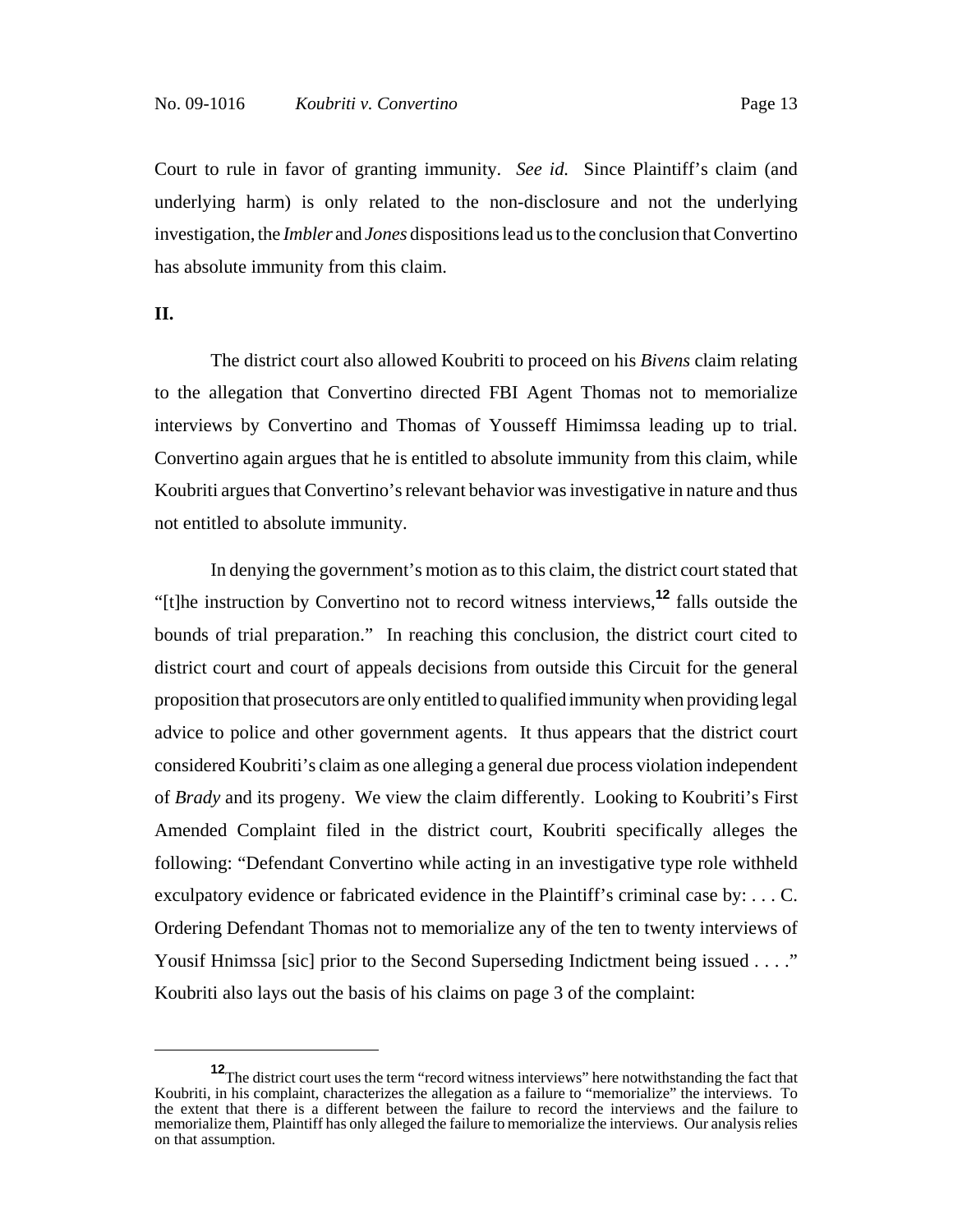terrorists contrary to 18 USC 371 and 2339(e).

Specifically, Plaintiff is claiming that the named Defendants violated his Fifth Amendment Rights by maliciously and intentionally withholding exculpatory evidence and fabricating evidence**13** contrary to *Brady v. Maryland*, 373 U.S. 83, 87 (1963), prior to and during his prosecution for the offense of conspiracy to provide materials for or resources to

Viewing these statements together, it seems clear that Koubriti is actually alleging a simple *Brady*-related violation in the form of non-disclosure of the statements Hmimssa made to federal officials in his multiple interviews.**14** Koubriti has not asked this Court to recognize Convertino's actions here as a freestanding due process violation independent of *Brady*. Instead, he consistently relies on *Brady* to support his claim, a case which addresses the non-disclosure of exculpatory evidence from the defense *at trial*. *Brady* does not provide guidance as to the constitutional limits of a prosecutor's behavior during the investigation of a crime. Therefore, it seems clear to this Court that Koubriti's claim here amounts to an attempt to seek damages for a traditional *Brady* violation, i.e. failing to disclose the contents of the various interviews in question.

When Koubriti's claim is characterized as a traditional *Brady* violation, it becomes clear that Convertino is entitled to absolute immunity from civil liability relating to this claim as well. In fact, the immunity analysis is no different than it was for the previous claim. Just as we stated above, *Jones* and *Imbler* make clear that absolute immunity protects a prosecutor from civil liability for the non-disclosure of material exculpatory evidence at trial. *See Imbler*, 424 U.S. at 431 n.34; *Jones*, 800 F.2d at 80. Therefore, absolute immunity also shields Convertino from this claim.

**<sup>13</sup>**Although Plaintiff makes this statement in ¶ 9 of the complaint, he does not identify the "fabricated evidence" alleged there or elsewhere. With respect to the interviews of Hmimssa, there is only the claim of preventing the creation of evidence for probable impeachment of that witness.

**<sup>14</sup>**Not surprisingly, Koubriti has also made attempts to characterize the claim as something other than a traditional *Brady* violation. In so doing, he was able to make Convertino's underlying behavior seem more investigative in nature, which would allow him to avoid the absolute immunity hurdle. Koubriti cannot, however, have it both ways. Either he must state a *Brady* violation as the basis for this part of his *Bivens* action–which must rely on some sort of non-disclosure of evidence by the prosecutor–or he must state a freestanding Fifth Amendment due process violation independent of *Brady* and its progeny–which could then rely on the prosecutor's directive to the agents not to memorialize the interviews. These are two distinct claims which require different substantive and legal analysis.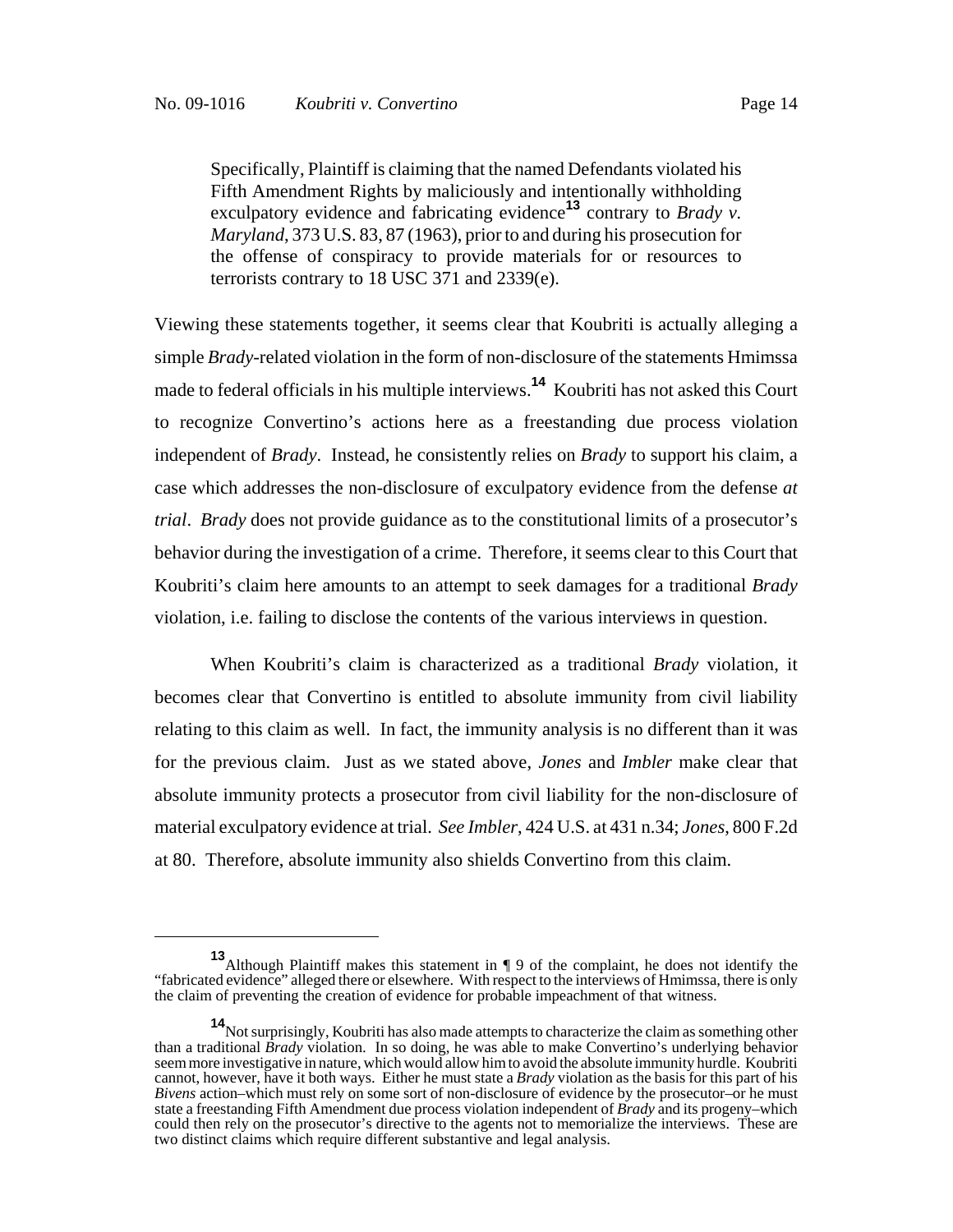Even if we were to somehow recognize this claim as one of something other than a mere *Brady* non-disclosure allegation, we would still find that Convertino has immunity sufficient to bar this action from proceeding. Assuming *arguendo* that Convertino's relevant behavior (i.e. his direction to federal agents, rather than his nondisclosure at trial) is "administrative" conduct covered only by qualified immunity,**<sup>15</sup>** that immunity still completely shields Convertino from liability unless 1) he committed a constitutional violation, and 2) the right that was violated was a clearly established right of which a reasonable person would have known. *Harlow*, 457 U.S. at 818. Whether Koubriti's allegation, when characterized as a more general due process claim, amounts to a constitutional violation has not been developed in the lower court record, nor has it been briefed to this Court. Therefore, it would be improper to reach the merits of this question. *See, e.g.*, *Citizens Coal Council v. EPA*, 447 F.3d 879, 905 (6th Cir. 2006) (en banc) ("In short, the panel majority erred in ruling on grounds not raised by the parties. Because it was improper for the panel majority to reach issues not briefed by the parties, . . . we decline to reach those issues here."). Since the Supreme Court's decision in *Pearson v. Callahan*, however, we are no longer required to address the constitutionality of the alleged conduct first and can resolve the issue by determining whether such a violation was clearly established. 129 S. Ct. 808, 818 (2009).

In the instant case, even if the claim were to be characterized as one alleging that Convertino violated Koubriti's right to due process by ordering agents not to memorialize the Hmimssa interviews, we could not say that it was clearly established that such behavior is unconstitutional. "In determining whether a right is clearly established, we 'may rely on decisions of the Supreme Court, decisions of this court and

**<sup>15</sup>**Although we assume this conduct is "investigative" here for the purposes of this analysis, we do not endorse that assumption. Any attempt by Koubriti to characterize Convertino's directives as "administrative" or "investigative" is no different than the argument rejected by the Supreme Court in *Imbler*. In that case, the relevant conduct was the prosecutor's request to police not to question a testifying witness about an unrelated charge until after that witness completed his testimony at trial. *Imbler*, 424 U.S. at 431 n.32. In rejecting the petitioner's contention that that conduct was "investigative," the Court stated: "Seen in its proper light, . . . [the prosecutor's] request of the officers was an effort to control the presentation of his witness' testimony, a task fairly within his function as an advocate." *Id.* This same logic arguably applies to the case now before us. Convertino's directive was part of his effort to prepare for trial and to control how his witness' testimony would play out at the trial. *See id.* As alleged, this conduct is questionable. Nevertheless, a prosecutor's conduct in his role as an advocate is protected by absolute immunity, *see Buckley*, 509 U.S. at 273, even when that conduct is improper.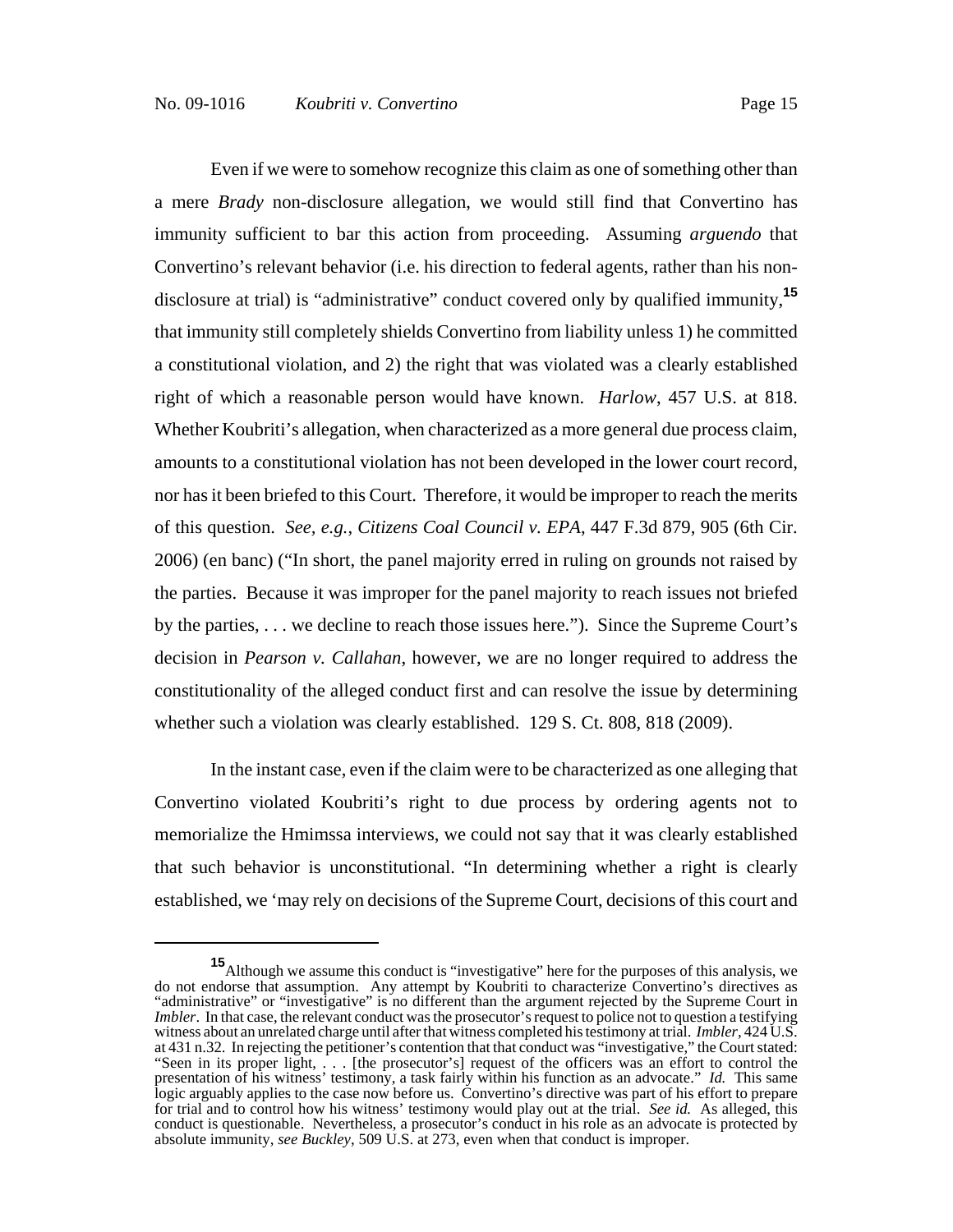courts within this circuit, and in limited circumstances, on decisions of other circuits.'" *Moldowan*, 578 F.3d at 381-82 (quoting *Spurlock*, 167 F.3d at 1006). When evaluating whether the specific right has been recognized, "[t]he contours of the right must be sufficiently clear that a reasonable official would understand that what he is doing violates that right." *Anderson v. Creighton*, 483 U.S. 635, 640 (1987). "In other words, 'the unlawfulness must be apparent.'" *Moldowan*, 578 F.3d at 382 (quoting *Anderson*, 483 U.S. at 640).

Here, we can find no case law to support the conclusion that a reasonable official would have understood that the complained of action violated Koubriti's rights. Although Convertino's directive may be questioned, it cannot be said that its unlawfulness is apparent, particularly when reviewing the existing case law. While such behavior is in tension with the policy judgments underlying *Brady*, **<sup>16</sup>** it would indeed go well beyond the reasonable limits of the *Brady* non-disclosure doctrine to say that it also requires memorialization of interviews. Additionally, cases analyzing sets of facts more similar to the instant case than those in *Brady* have suggested that it is not a constitutional violation. *See Moore v. Illinois*, 408 U.S. 786, 795 (1972) ("We know of no constitutional requirement that the prosecution make a complete and detailed accounting to the defense of all police investigatory work on a case."); *United States v. Bernard*, 625 F.2d 854, 860 (9th Cir. 1980) ("Nor can we find a constitutional basis for compelling the creation of [written witness statements] under *Brady*.") Thus, Convertino's behavior, were it to be ruled as a constitutional violation, was not clearly established as a violation at the time Convertino acted. Convertino's qualified immunity, then, would still be sufficient to shield Convertino from this claim, even when characterized in the way the district court and Koubriti suggest.

**<sup>16</sup>**In *Brady*, the Supreme Court stated: "The principle . . . is not punishment of society for misdeeds of a prosecutor but avoidance of an unfair trial to the accused. Society wins not only when the guilty are convicted but when criminal trials are fair; our system of the administration of justice suffers when any accused is treated unfairly. . . . A prosecution that withholds evidence . . . of an accused which . . . would tend to exculpate him . . . does not comport with the standards of justice." *Brady*, 373 U.S. at